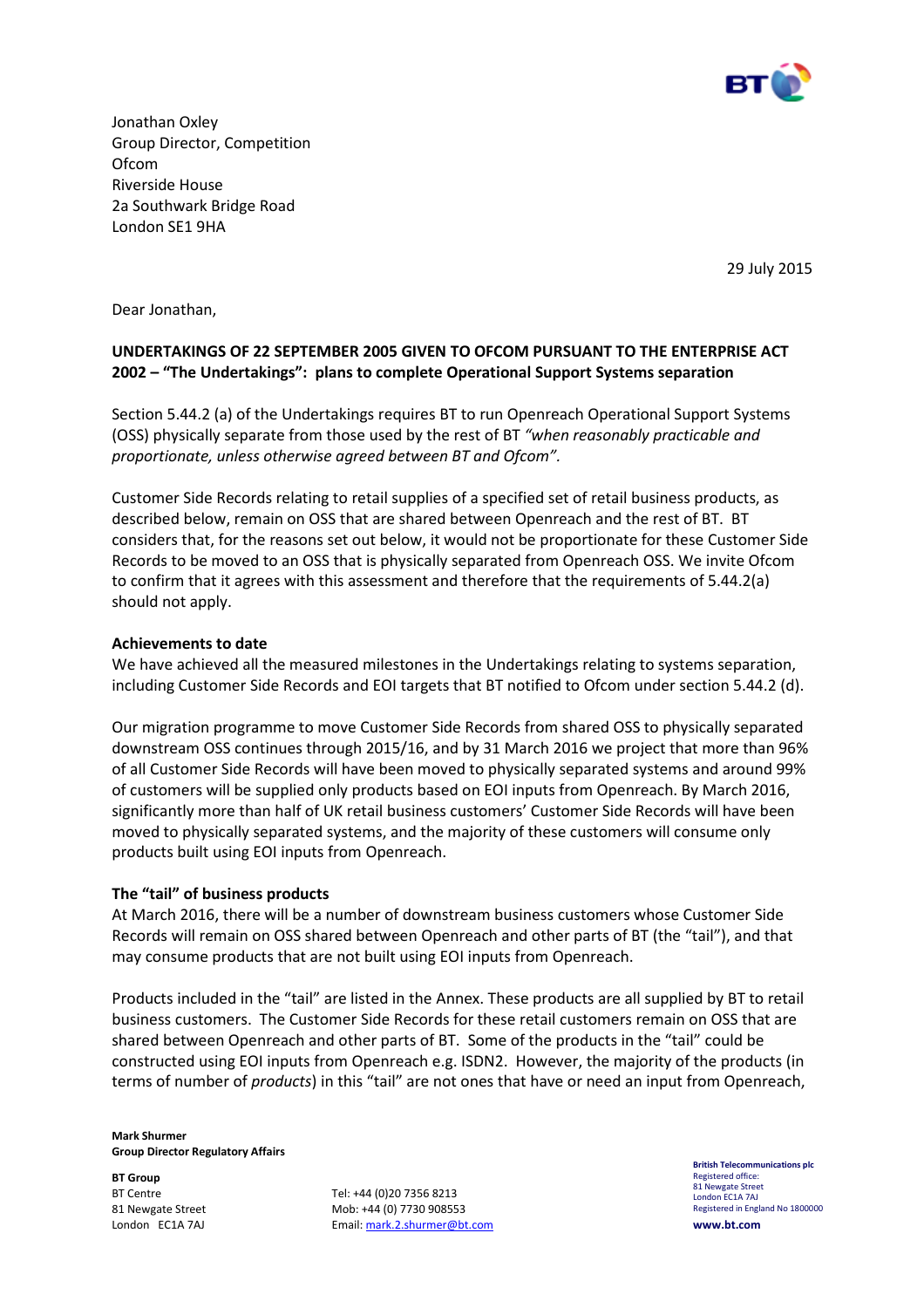being downstream services that have been historically supplied alongside traditional voice and data products.

All of these products, whether or not they are capable of being constructed using EOI inputs from Openreach, have low and declining sales volumes. Most are legacy products that are not actively sold and many of them have been superseded by products that use more up to date technologies. The volumes of these products supplied will continue to decline as customers either churn away from BT or migrate to newer product options. As customers move to newer products that supersede these legacy products, including IP-based voice services in line with BT's stated aim of moving to an all-IP future by 2025, they will move to products built on EOI inputs that are supported on physically separated OSS, and their Customer Side Records will also move to fully separated OSS as a consequence.

It is important to draw attention to three categories of customers in the "tail", those that are supplied with ISDN2 or ISDN30 DASS channels, and those that have special security requirements.

## ISDN2

The "tail" includes ISDN2 channels. All supplies of ISDN2 and ISDN30 services to new customers since 2007 have used EOI inputs from Openreach, and the Customer Side Records associated with these have been on an OSS that is Level 2 separated, as defined in the Undertakings. The ISDN2 channels supplied to businesses that were customers of BT prior to 2007 (around 298,000 channels at May 2015), have not yet been moved to fully EOIbased ISDN2, and the Customer Side Records relating to these are currently on a shared OSS. BT has committed to migrating all these ISDN2 channels to the same Level 2 separated OSS that is used for supplies to new ISDN customers since 2007, and at the same time to use only EOI ISDN2 from Openreach, with the intention of completing this by April 2017.

Although ISDN2 is still regulated at the wholesale level, we forecast that an annual decline in ISDN2 volumes of around 10% (both in the market as a whole and in the volumes supplied by downstream parts of BT) will continue, and at some point in the next few years customers will migrate off ISDN2 as businesses recognise the benefits of IP-based alternatives, and taking into account BT's stated vision that all its voice customers will use IPbased products by 2025. Notwithstanding the expected rapid decline in volumes, ensuring that all ISDN2 customers are on Level 2 separated OSS by April 2017, consuming the EOI variant from Openreach, will further support a level playing field in relation to the retail market for the product.

#### ISDN30 DASS

The majority of ISDN30 services supplied by BT in the UK use ISDN30e, which uses European standard (ETSI) signalling. Prior to the introduction of ISDN30e in 1999 BT sold an earlier version, ISDN30 DASS, launched by BT in the 1980s, which uses a different, proprietary signalling system (Digital Access Signalling System). Nearly all supplies of new ISDN30 channels since 2007 have been ISDN30e - since that year only around 5,000 channels of ISDN30 DASS have been supplied to customers new to BT.

The capability to support ISDN30e has been built on separated downstream OSS, and migrations of relevant ISDN30e Customer Side Records will be complete by the end of 2015/16. The capability to support ISDN30 DASS has not been built. The volumes supplied are far lower than ISDN30e, and in continued decline, and because of significant differences between ISDN30e and ISDN30 DASS it is not possible to re-purpose OSS capability already built for ISDN30e.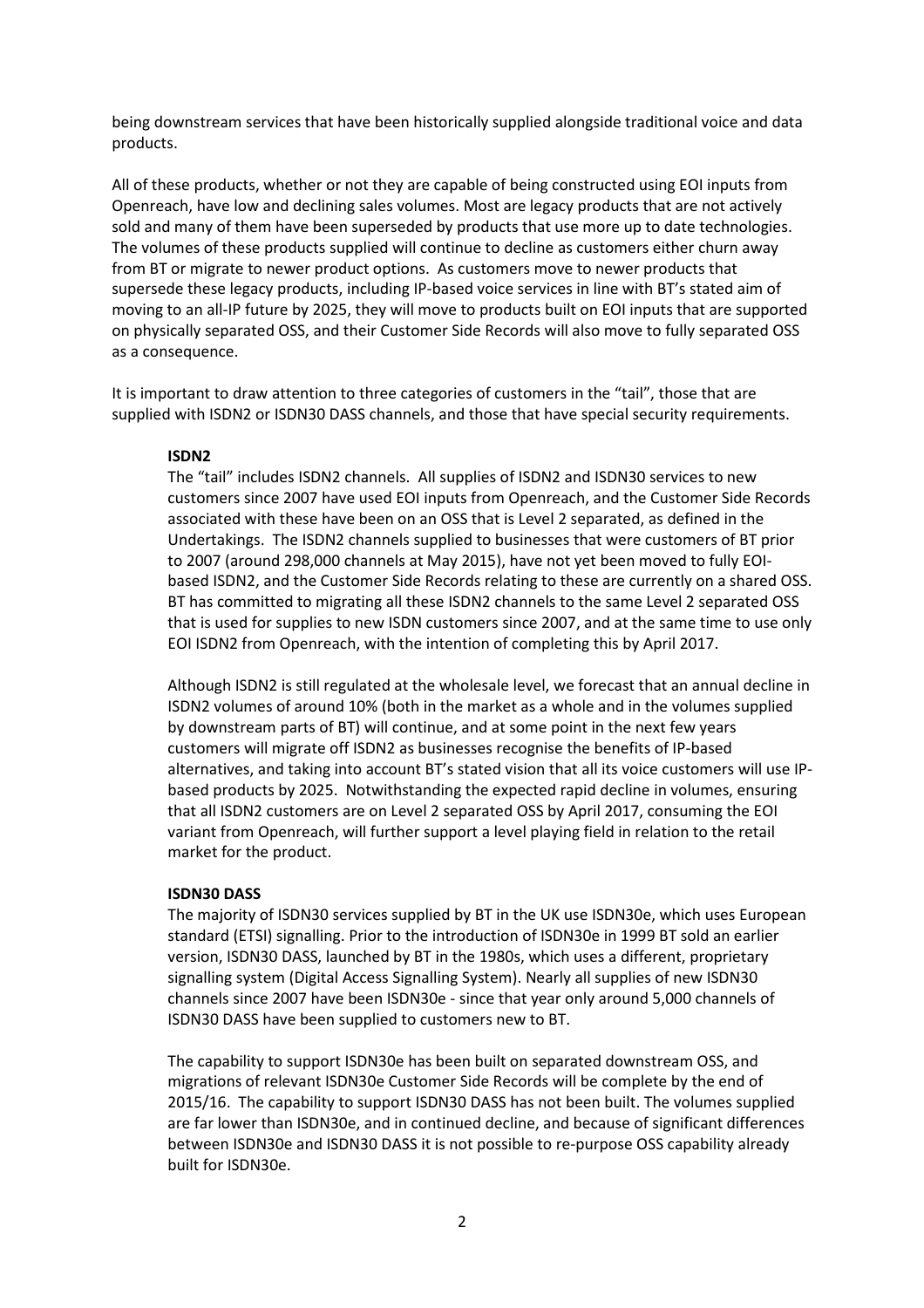## Customers with secure requirements

The "tail" also includes retail business and government customers that have very specific security requirements, including government departments and other businesses and organisations that need to keep some or all aspects of their communications arrangements secure. These customers consume a range of voice and data products that are configured to the customers' specific security requirements. The Customer Side Records of these customers remain on shared OSS, because building bespoke capabilities in downstream OSS would be complex, given the range of security requirements relating to the contracts.

The criteria for inclusion in this category are as follows:

- Tier 1 Sensitive Customers. Customers whose communications arrangements are highly confidential, relating to matters of national security. These customers require their data to be treated within government classifications and guidelines. The special level of protection for these customers has to be approved by external sponsors, in accordance with formal BT Group level processes.
- Tier 2 Secure contracts. Customers with contractual requirements with stricter security restrictions than normal terms and conditions. This category includes some government departments and agencies and on occasion their contractors. For government departments there will be a Security Aspects Letter included in the contractual arrangements, setting out the customer's particular security requirements.
- Tier 3 Restricted contracts. Customers with contracts that include geographical or other restrictions – for example restrictions on where geographically data relating to the contract can be held or accessed.

The confidential nature of these customers means that we cannot identify in this letter the individual customers in these categories, but BT has projected that the customers in these categories will be using around 141,000 lines/channels by March 2016.

Where possible Customer Side Records relating to these types of customers will be migrated off the OSS that are shared with Openreach, but only if the customers' security requirements can be met. We will continue to explore opportunities to migrate these customers' records onto separated OSS, but in the foreseeable future they will be maintained on shared systems to ensure the levels of service required by these customers' contracts.

# **Conclusions**

We believe that it would be disproportionate to require BT to further separate the Customer Side Records relating to this "tail" of products/customers, because:

- The products in the "tail" are of low and declining volumes, and consequently of low and declining importance in competitive retail markets. Many of the products are being rapidly superseded by IP-based alternatives, many are no longer actively sold by BT or other CPs, and many of the products are not dependent on inputs from Openreach.
- Each product in the "tail" has unique characteristics and this, combined with the low and declining volumes, means that the cost and resources needed to develop functionality on downstream OSS to accommodate this relatively large range of disparate products would be significant and likely in many cases to be in excess of the retail margins on the supply of these products.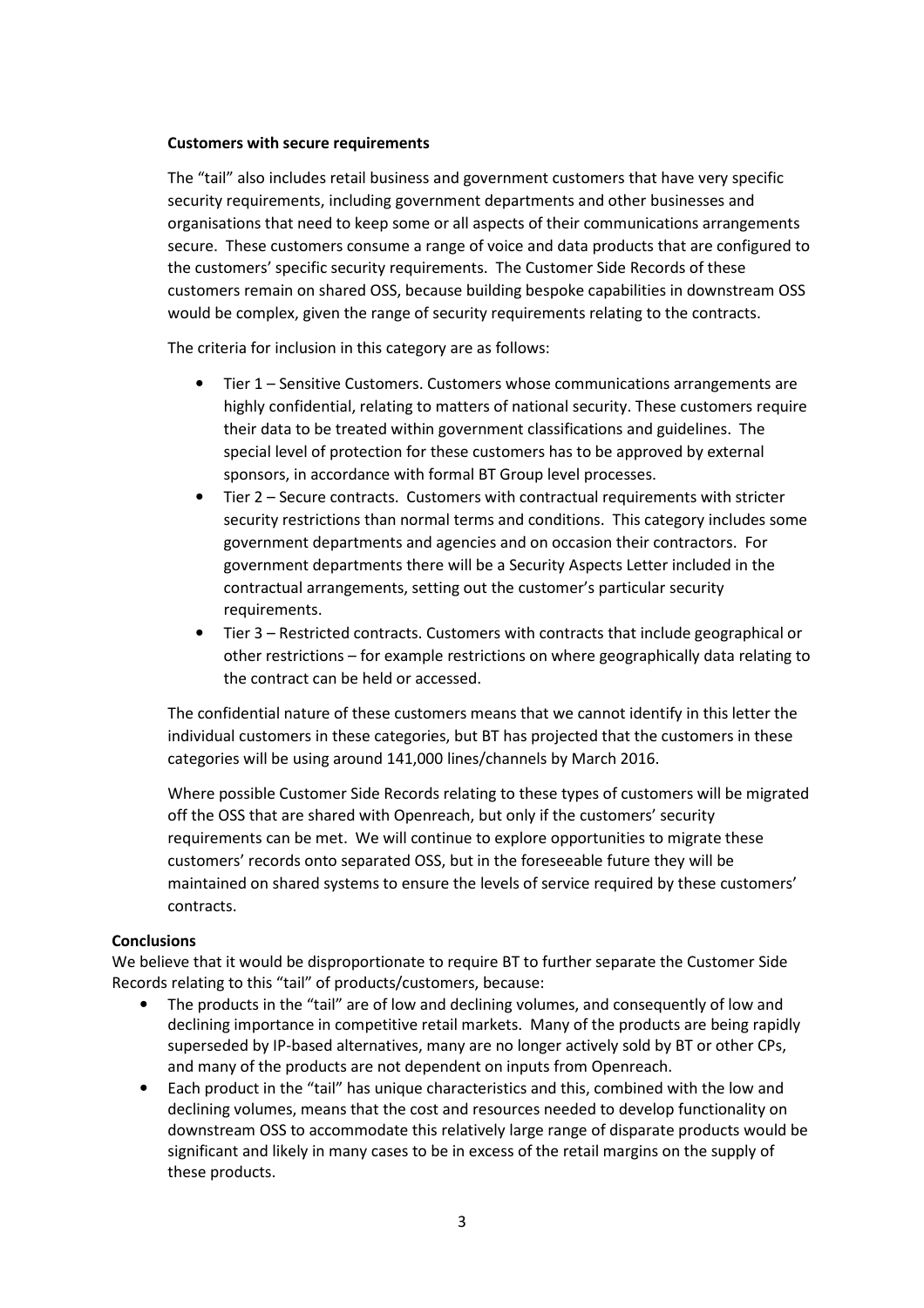- There is no evidence that maintaining Customer Side Records relating to the "tail" on shared OSS is causing any adverse impacts on competition or customer choice. CPs have been able to gain these customers from BT, and when migration problems do arise they are dealt with quickly and efficiently, and loss of customers to other CPs will continue to reduce the size of the "tail".
- BT will continue to rationalise its portfolio of retail business products, withdrawing legacy retail products in the "tail" as they become uneconomic to support, while other products in the "tail" that have historically been sold alongside traditional voice and data products will continue to decline in importance and volumes supplied.
- We expect significant numbers of customers to migrate from legacy products in the "tail", onto more modern successor products including IP-based voice services that have already been launched by BT's business-oriented lines of business, and which are built on EOI inputs. These IP-based products are fully supported on separated OSS.
- Existing controls over access to systems means that nobody outside Openreach is able to access Openreach-owned information relating to any customer.

We therefore invite Ofcom to confirm that they agree with BT's view that, under section 5.44.2 (a), it would be disproportionate to require BT to further separate the Customer Side Records associated with the products listed in the Annex beyond that level currently committed to as indicated in the Annex.

Yours sincerely.

MM flwme

Mark Shurmer Group Director Regulatory Affairs BT Group plc